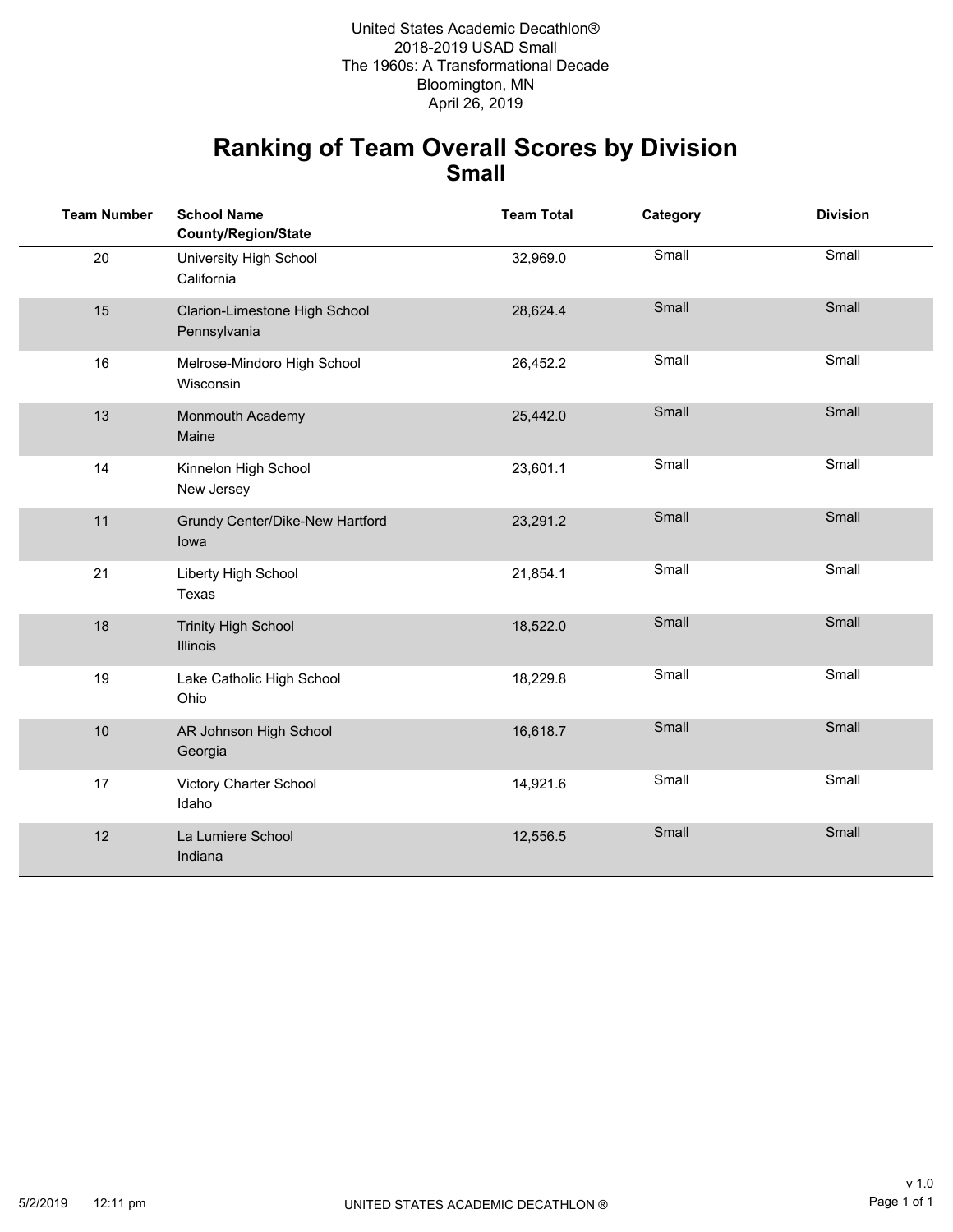2018-2019 USAD Small The 1960s: A Transformational Decade Bloomington, MN United States Academic Decathlon® April 26, 2019

# **Top Overall Scorer By Team**

| ID   | <b>First Name</b><br><b>Last Name</b> | <b>School Name</b><br>County/Region/State     | <b>Score</b><br>Rank    | <b>HSV</b> |
|------|---------------------------------------|-----------------------------------------------|-------------------------|------------|
| 1002 | Nicole<br>Powell                      | AR Johnson High School<br>Georgia             | 4,288.5                 | Honor      |
| 1103 | Joseph<br>Janssen                     | Grundy Center/Dike-New Hartford<br>lowa       | 4,532.3<br>1            | Honor      |
| 1204 | Laney<br>Jensen                       | La Lumiere School<br>Indiana                  | 2,980.3                 | Scholastic |
| 1306 | Rhayna<br>Poulin                      | <b>Monmouth Academy</b><br>Maine              | 5,908.5                 | Scholastic |
| 1403 | Emma<br>Whittemore                    | Kinnelon High School<br>New Jersey            | 4,912.0                 | Honor      |
| 1508 | Katie<br>Melcher                      | Clarion-Limestone High School<br>Pennsylvania | 6,189.9                 | Varsity    |
| 1601 | Ethan<br>Kastenschmidt                | Melrose-Mindoro High School<br>Wisconsin      | 6,070.7                 | Honor      |
| 1701 | Grace<br>Jurhs                        | <b>Victory Charter School</b><br>Idaho        | 3,848.6                 | Honor      |
| 1803 | Margaret<br>Fangmann                  | <b>Trinity High School</b><br><b>Illinois</b> | 4,552.0<br>1            | Honor      |
| 1901 | Melina<br>Gabele                      | Lake Catholic High School<br>Ohio             | 4,767.6<br>$\mathbf{1}$ | Honor      |
| 2006 | Andrew<br>Her                         | University High School<br>California          | 5,858.2<br>1            | Scholastic |
| 2102 | Alexandria<br><b>Smith</b>            | Liberty High School<br><b>Texas</b>           | 4,409.1                 | Honor      |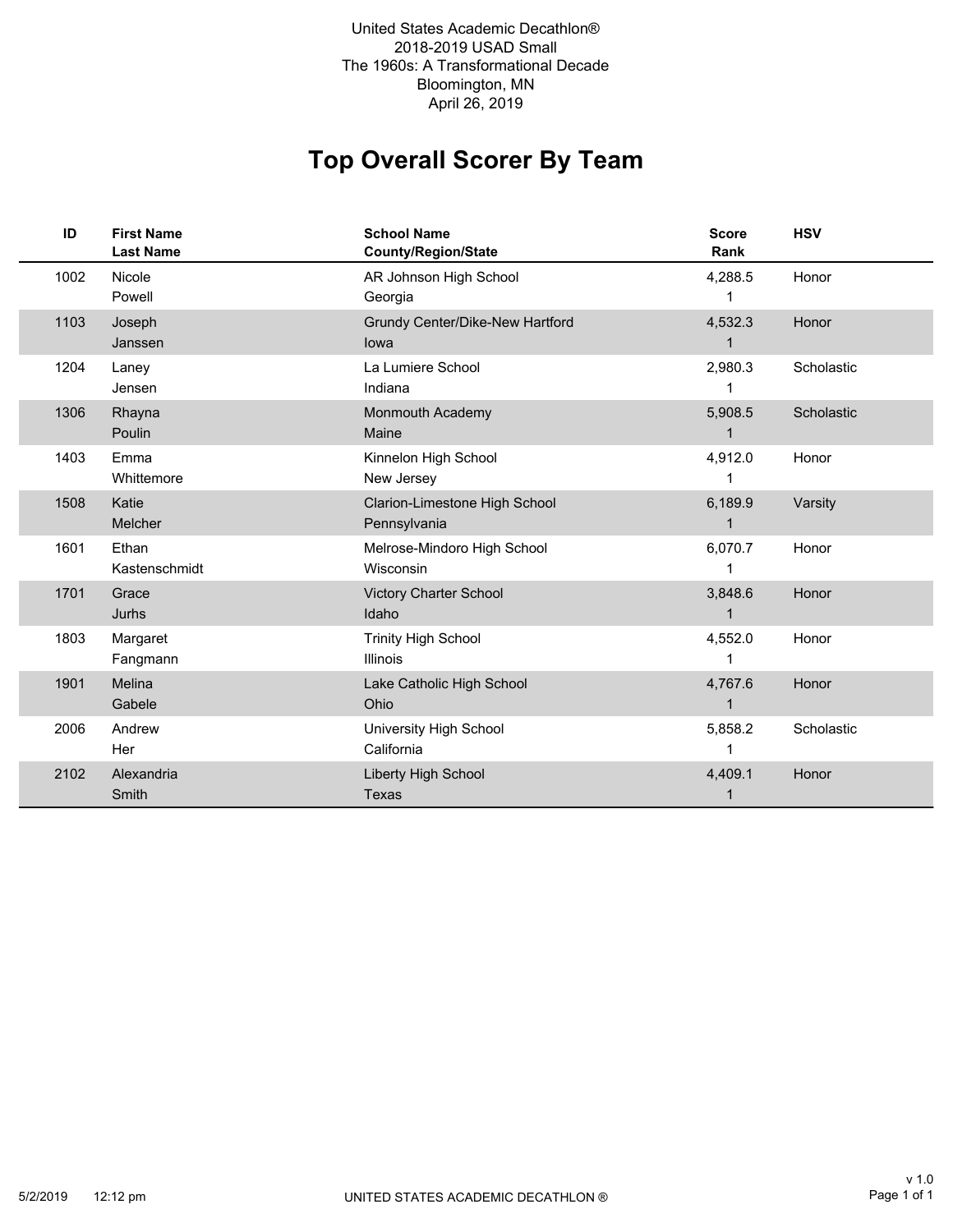Bloomington, MN 2018-2019 USAD Small The 1960s: A Transformational Decade April 26, 2019 United States Academic Decathlon®

# **Top Scores for Decathlon By Division Small**

| ID   | <b>First Name</b><br><b>Last Name</b> | <b>School Name</b><br><b>County/Region/State</b> | Score<br>Rank | <b>HSV</b> |
|------|---------------------------------------|--------------------------------------------------|---------------|------------|
| 1601 | Ethan                                 | Melrose-Mindoro High School                      | 6,070.7       | Honor      |
|      | Kastenschmidt                         | Wisconsin                                        |               |            |
| 2001 | Sohan                                 | University High School                           | 5,594.8       | Honor      |
|      | <b>Banerjee</b>                       | California                                       | 2             |            |
| 1502 | Kent                                  | Clarion-Limestone High School                    | 5,281.4       | Honor      |
|      | Carrier                               | Pennsylvania                                     | 3             |            |
| 1306 | Rhayna                                | Monmouth Academy                                 | 5,908.5       | Scholastic |
|      | Poulin                                | Maine                                            |               |            |
| 2006 | Andrew                                | University High School                           | 5,858.2       | Scholastic |
|      | Her                                   | California                                       | 2             |            |
| 2005 | Cole                                  | University High School                           | 5,696.3       | Scholastic |
|      | <b>Bonham</b>                         | California                                       | 3             |            |
| 1508 | Katie                                 | Clarion-Limestone High School                    | 6,189.9       | Varsity    |
|      | Melcher                               | Pennsylvania                                     |               |            |
| 2007 | Ethan                                 | University High School                           | 5,673.6       | Varsity    |
|      | Enriquez                              | California                                       | 2             |            |
| 2009 | Sunshine                              | University High School                           | 5,090.3       | Varsity    |
|      | Vang                                  | California                                       | 3             |            |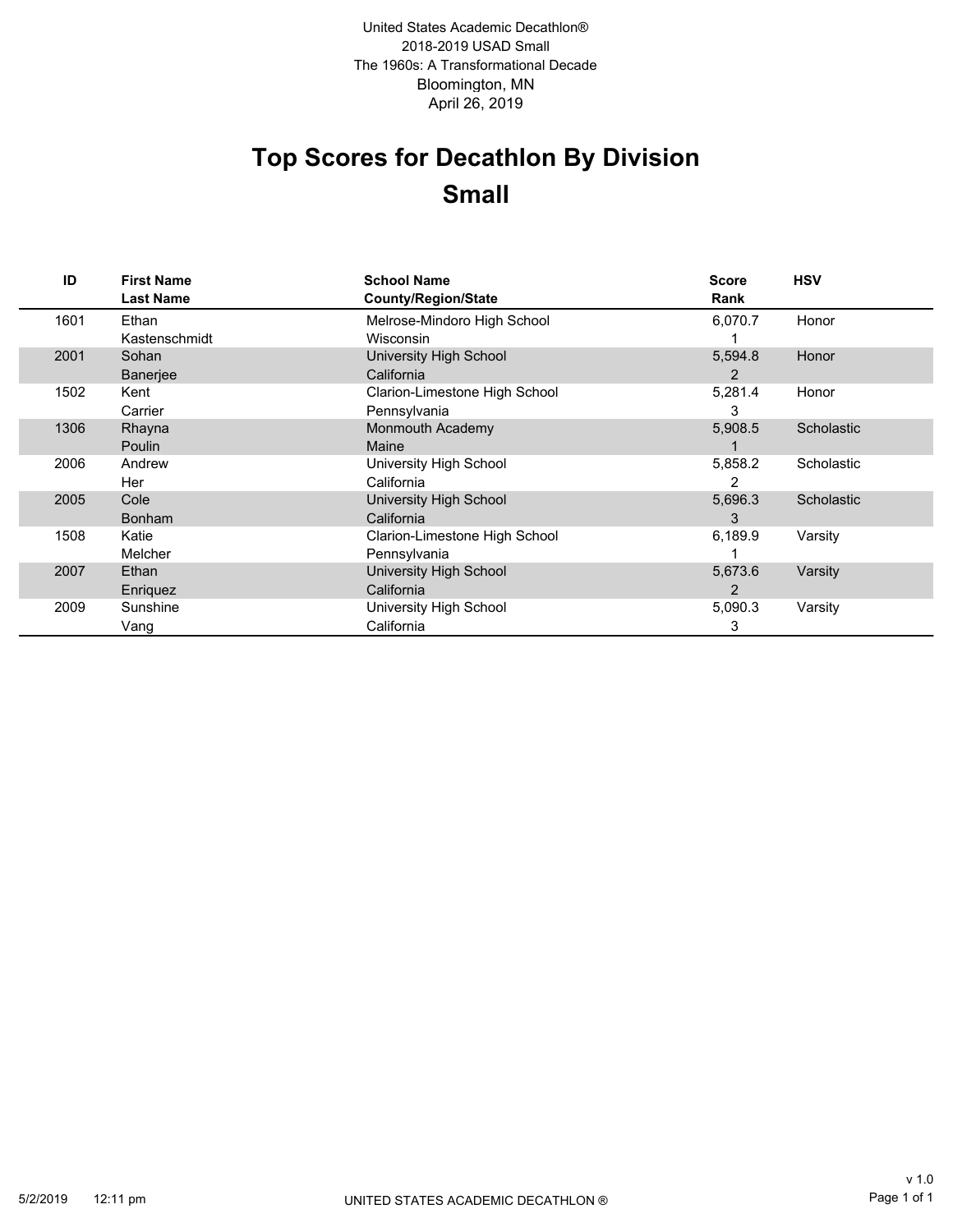Bloomington, MN 2018-2019 USAD Small The 1960s: A Transformational Decade April 26, 2019 United States Academic Decathlon®

# **Top Scores for Decathlon By Division Small**

| ID | <b>First Name</b> | School Name                | Score | HSV<br>____ |
|----|-------------------|----------------------------|-------|-------------|
|    | ∟ast Name         | <b>County/Region/State</b> | Rank  |             |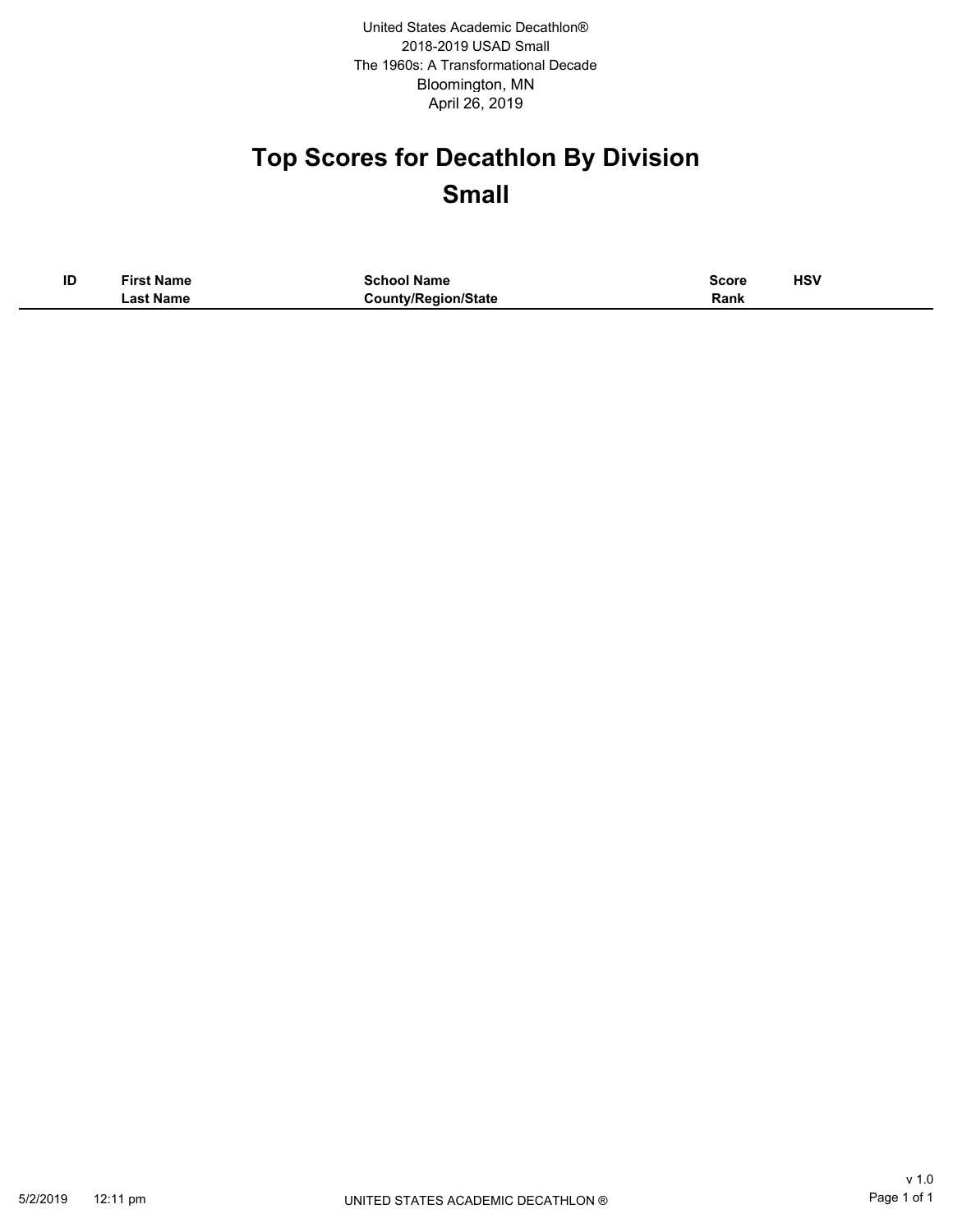### **Small Top Score for Event Art By Division**

| ID   | <b>First Name</b><br><b>Last Name</b> | <b>Team Name</b><br><b>County/Region/State</b> | <b>Score</b><br>Rank | <b>HSV</b> |
|------|---------------------------------------|------------------------------------------------|----------------------|------------|
| 1601 | Ethan                                 | Melrose-Mindoro High School                    | 909.1                | Honor      |
|      | Kastenschmidt                         | Wisconsin                                      | 1                    |            |
| 2001 | Sohan                                 | <b>University High School</b>                  | 854.5                | Honor      |
|      | Banerjee                              | California                                     | $\overline{2}$       |            |
| 1501 | Michael                               | Clarion-Limestone High School                  | 854.5                | Honor      |
|      | Aaron                                 | Pennsylvania                                   | $\overline{2}$       |            |
| 1901 | Melina                                | Lake Catholic High School                      | 854.5                | Honor      |
|      | Gabele                                | Ohio                                           | $\overline{2}$       |            |
| 1603 | Anna                                  | Melrose-Mindoro High School                    | 836.4                | Honor      |
|      | Giertych                              | Wisconsin                                      | 3                    |            |
| 2006 | Andrew                                | University High School                         | 872.7                | Scholastic |
|      | Her                                   | California                                     | $\mathbf{1}$         |            |
| 1306 | Rhayna                                | Monmouth Academy                               | 836.4                | Scholastic |
|      | Poulin                                | Maine                                          | $\overline{2}$       |            |
| 2005 | Cole                                  | University High School                         | 836.4                | Scholastic |
|      | Bonham                                | California                                     | 2                    |            |
| 1505 | Mitchell                              | Clarion-Limestone High School                  | 709.1                | Scholastic |
|      | Knepp                                 | Pennsylvania                                   | 3                    |            |
| 2007 | Ethan                                 | <b>University High School</b>                  | 836.4                | Varsity    |
|      | Enriquez                              | California                                     | 1                    |            |
| 1508 | Katie                                 | Clarion-Limestone High School                  | 836.4                | Varsity    |
|      | Melcher                               | Pennsylvania                                   | 1                    |            |
| 2008 | Cali                                  | University High School                         | 745.5                | Varsity    |
|      | Tobler                                | California                                     | $\overline{2}$       |            |
| 2009 | Sunshine                              | University High School                         | 727.3                | Varsity    |
|      | Vang                                  | California                                     | 3                    |            |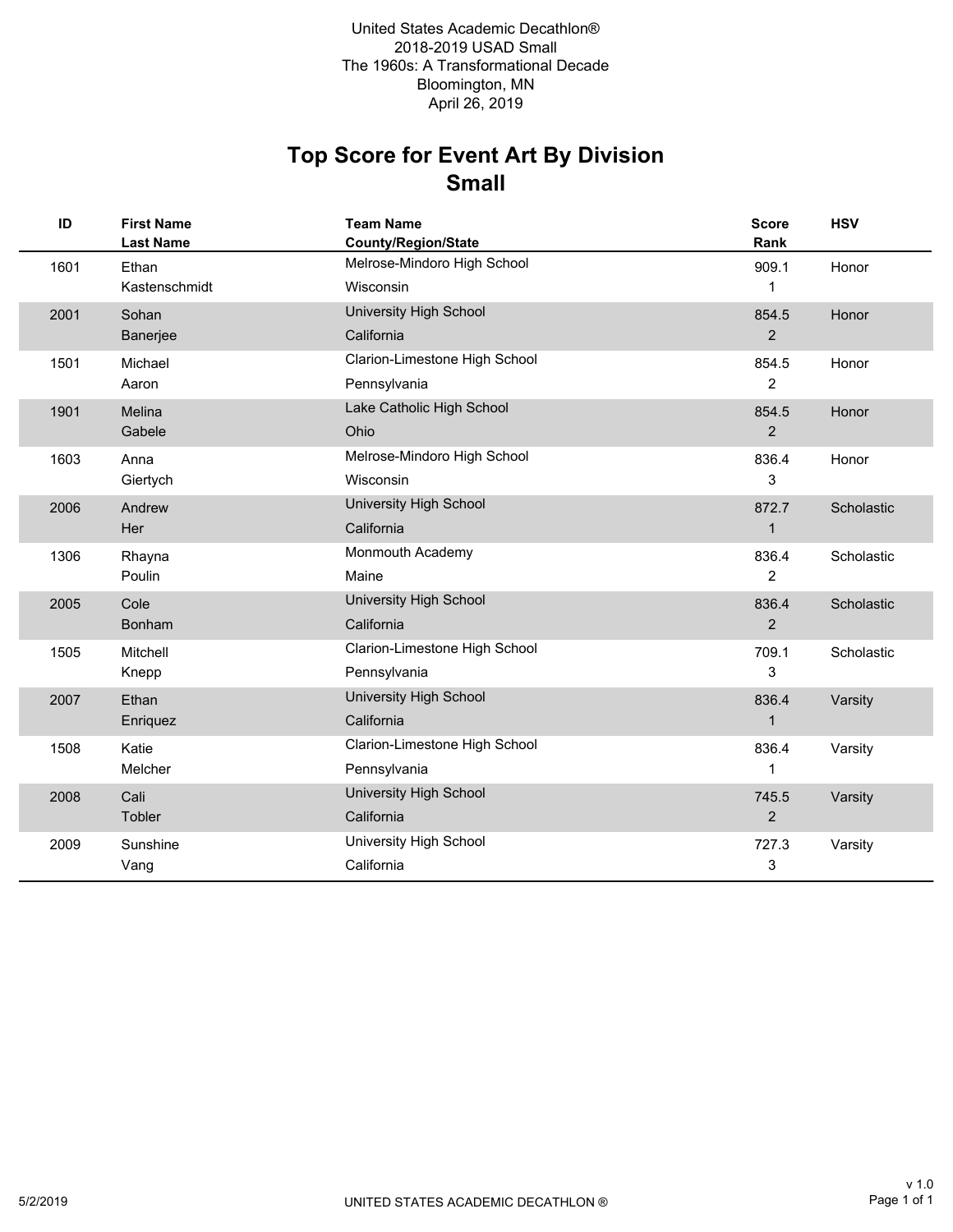### **Small Top Score for Event Economics By Division**

| ID   | <b>First Name</b><br><b>Last Name</b> | <b>Team Name</b><br>County/Region/State | <b>Score</b><br>Rank | <b>HSV</b> |
|------|---------------------------------------|-----------------------------------------|----------------------|------------|
| 1601 | Ethan                                 | Melrose-Mindoro High School             | 872.7                | Honor      |
|      | Kastenschmidt                         | Wisconsin                               |                      |            |
| 2001 | Sohan                                 | University High School                  | 727.3                | Honor      |
|      | Banerjee                              | California                              | 2                    |            |
| 1603 | Anna                                  | Melrose-Mindoro High School             | 672.7                | Honor      |
|      | Giertych                              | Wisconsin                               | 3                    |            |
| 2006 | Andrew                                | University High School                  | 836.4                | Scholastic |
|      | Her                                   | California                              | 1                    |            |
| 1306 | Rhayna                                | Monmouth Academy                        | 800.0                | Scholastic |
|      | Poulin                                | Maine                                   | $\overline{2}$       |            |
| 2005 | Cole                                  | University High School                  | 781.8                | Scholastic |
|      | <b>Bonham</b>                         | California                              | 3                    |            |
| 2007 | Ethan                                 | University High School                  | 854.5                | Varsity    |
|      | Enriquez                              | California                              | 1                    |            |
| 1508 | Katie                                 | Clarion-Limestone High School           | 763.6                | Varsity    |
|      | Melcher                               | Pennsylvania                            | 2                    |            |
| 2009 | Sunshine                              | University High School                  | 690.9                | Varsity    |
|      | Vang                                  | California                              | 3                    |            |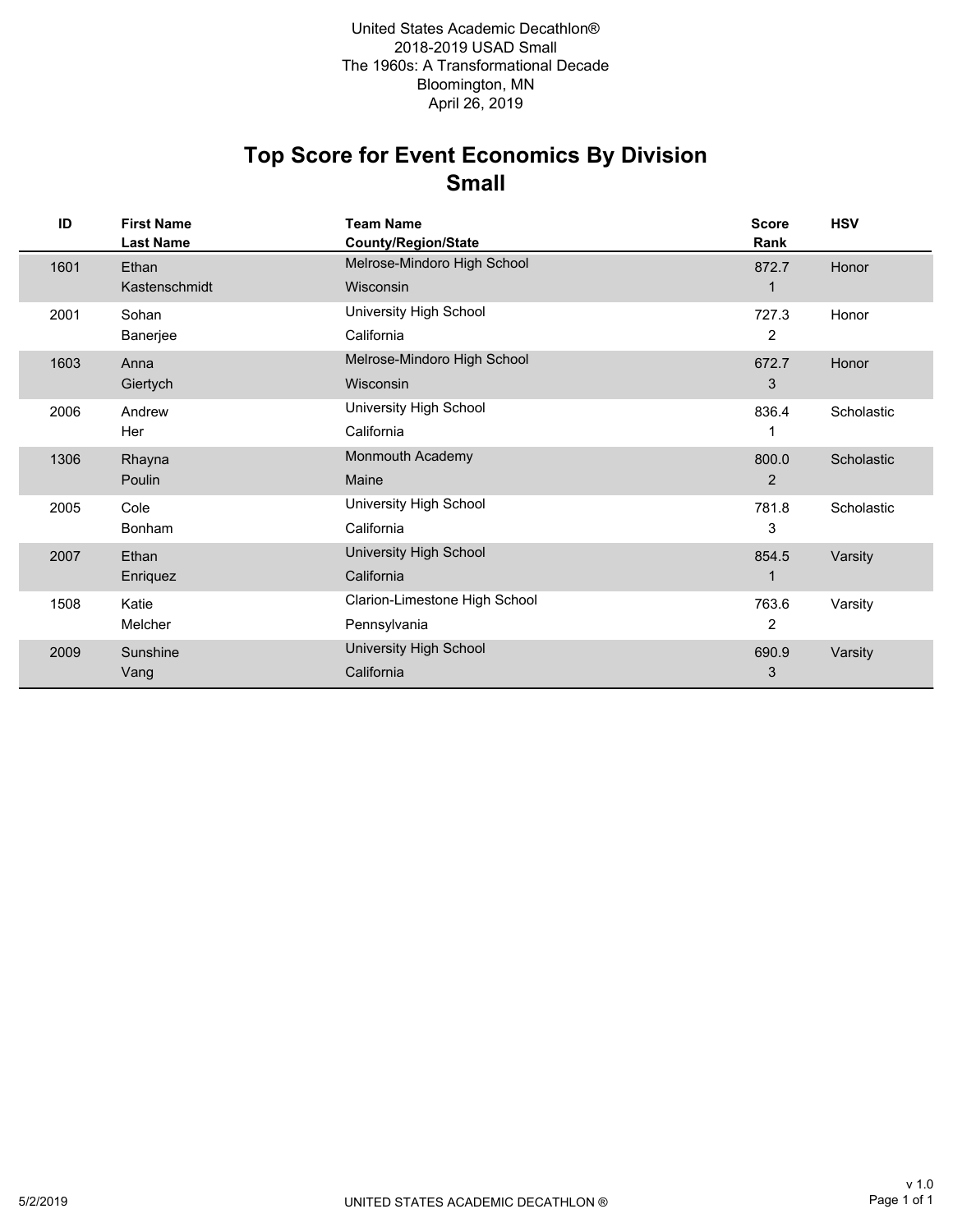# **Small Top Score for Event Essay By Division**

| ID   | <b>First Name</b><br><b>Last Name</b> | <b>Team Name</b><br><b>County/Region/State</b> | <b>Score</b><br>Rank | <b>HSV</b> |
|------|---------------------------------------|------------------------------------------------|----------------------|------------|
| 1101 | Alex                                  | Grundy Center/Dike-New Hartford                | 785.0                | Honor      |
|      | Christie                              | lowa                                           | 1                    |            |
| 1402 | Emily                                 | Kinnelon High School                           | 778.0                | Honor      |
|      | Petruccelli                           | New Jersey                                     | $\overline{2}$       |            |
| 1403 | Emma                                  | Kinnelon High School                           | 778.0                | Honor      |
|      | Whittemore                            | New Jersey                                     | $\overline{2}$       |            |
| 2101 | <b>TaNia</b>                          | Liberty High School                            | 778.0                | Honor      |
|      | Donatto                               | <b>Texas</b>                                   | $\overline{2}$       |            |
| 1701 | Grace                                 | Victory Charter School                         | 772.0                | Honor      |
|      | Jurhs                                 | Idaho                                          | 3                    |            |
| 1306 | Rhayna                                | Monmouth Academy                               | 785.0                | Scholastic |
|      | Poulin                                | Maine                                          | $\mathbf 1$          |            |
| 1604 | Ty                                    | Melrose-Mindoro High School                    | 751.0                | Scholastic |
|      | Jenniges                              | Wisconsin                                      | 2                    |            |
| 1504 | Curvin                                | Clarion-Limestone High School                  | 719.0                | Scholastic |
|      | Goheen                                | Pennsylvania                                   | 3                    |            |
| 1108 | Zachary                               | Grundy Center/Dike-New Hartford                | 900.0                | Varsity    |
|      | <b>Delfs</b>                          | lowa                                           | 1                    |            |
| 1508 | Katie                                 | Clarion-Limestone High School                  | 860.0                | Varsity    |
|      | Melcher                               | Pennsylvania                                   | $\overline{2}$       |            |
| 2108 | Lauryn                                | Liberty High School                            | 795.0                | Varsity    |
|      | Mitchell                              | Texas                                          | 3                    |            |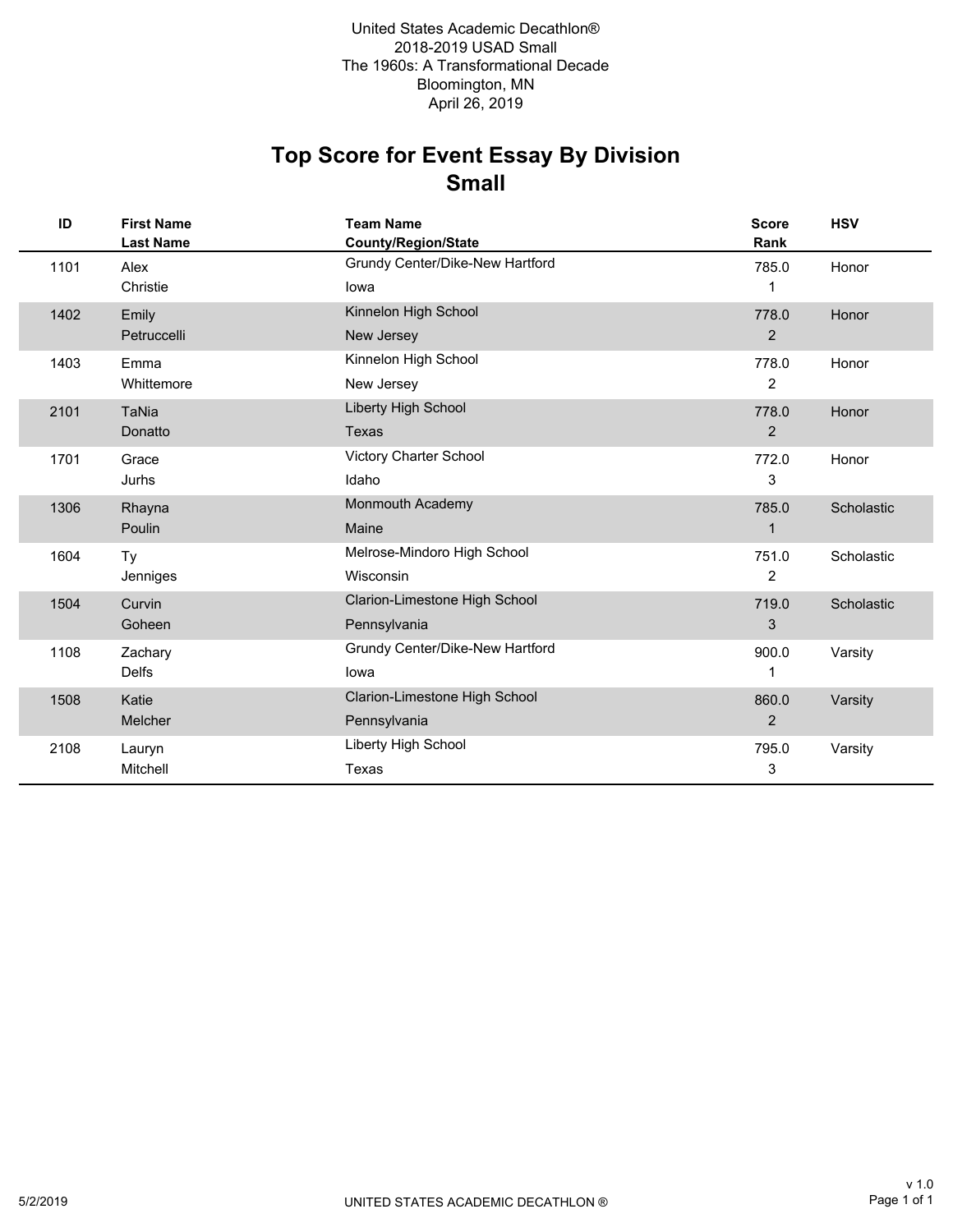### **Small Top Score for Event Literature By Division**

| ID   | <b>First Name</b><br><b>Last Name</b> | <b>Team Name</b><br><b>County/Region/State</b> | <b>Score</b><br>Rank | <b>HSV</b> |
|------|---------------------------------------|------------------------------------------------|----------------------|------------|
| 1901 | Melina                                | Lake Catholic High School                      | 740.0                | Honor      |
|      | Gabele                                | Ohio                                           | $\mathbf{1}$         |            |
| 1501 | Michael                               | Clarion-Limestone High School                  | 740.0                | Honor      |
|      | Aaron                                 | Pennsylvania                                   | 1                    |            |
| 2002 | William                               | <b>University High School</b>                  | 720.0                | Honor      |
|      | Ho                                    | California                                     | 2                    |            |
| 2001 | Sohan                                 | University High School                         | 700.0                | Honor      |
|      | Banerjee                              | California                                     | 3                    |            |
| 1502 | Kent                                  | Clarion-Limestone High School                  | 700.0                | Honor      |
|      | Carrier                               | Pennsylvania                                   | 3                    |            |
| 1306 | Rhayna                                | Monmouth Academy                               | 820.0                | Scholastic |
|      | Poulin                                | Maine                                          | 1                    |            |
| 2106 | Gavin                                 | Liberty High School                            | 780.0                | Scholastic |
|      | Deshotel                              | Texas                                          | $\overline{2}$       |            |
| 2006 | Andrew                                | University High School                         | 780.0                | Scholastic |
|      | Her                                   | California                                     | $\overline{c}$       |            |
| 2005 | Cole                                  | <b>University High School</b>                  | 760.0                | Scholastic |
|      | Bonham                                | California                                     | 3                    |            |
| 1508 | Katie                                 | Clarion-Limestone High School                  | 820.0                | Varsity    |
|      | Melcher                               | Pennsylvania                                   | 1                    |            |
| 2008 | Cali                                  | University High School                         | 780.0                | Varsity    |
|      | Tobler                                | California                                     | $\overline{2}$       |            |
| 2007 | Ethan                                 | University High School                         | 720.0                | Varsity    |
|      | Enriquez                              | California                                     | 3                    |            |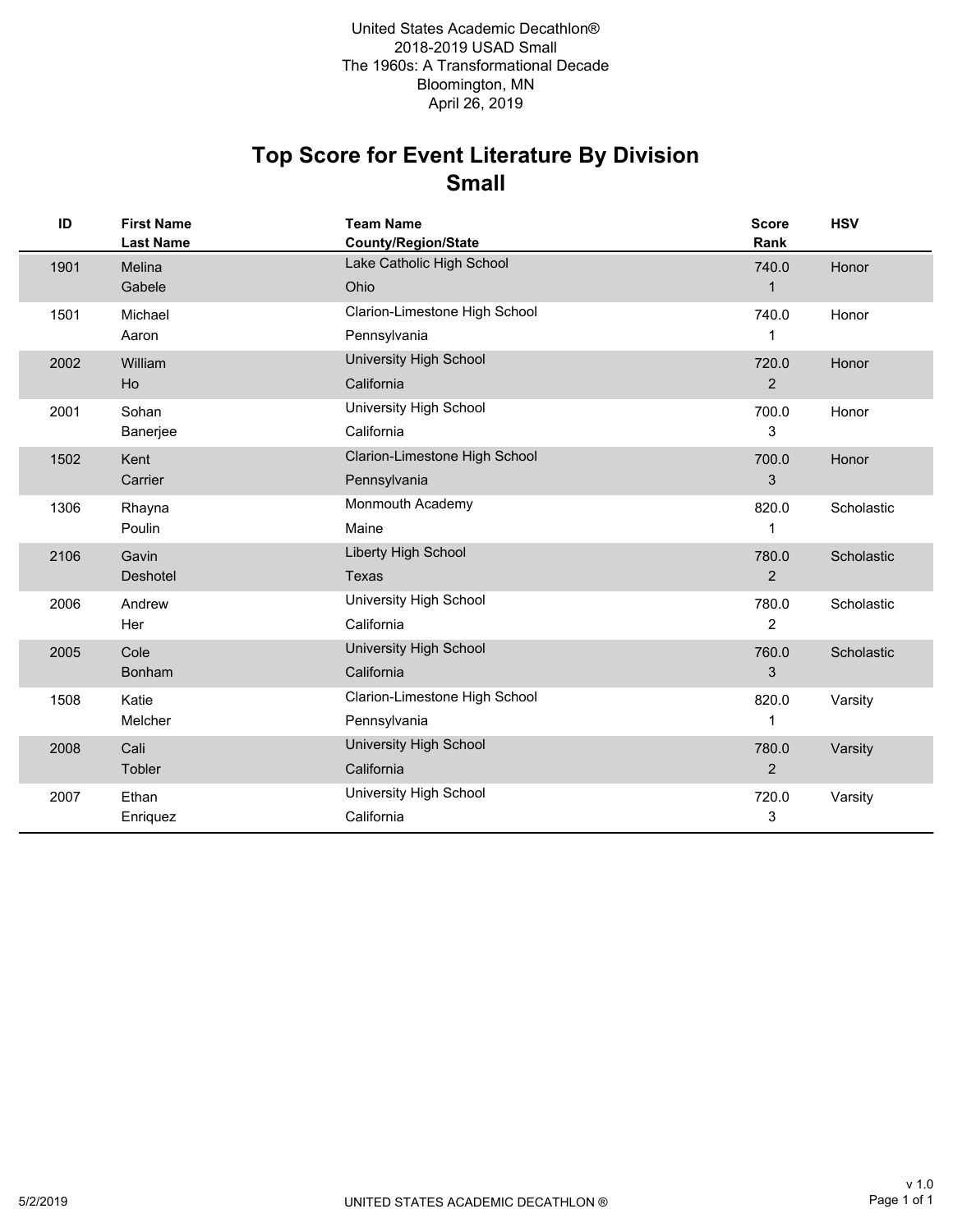# **Small Top Score for Event Mathematics By Division**

| ID   | <b>First Name</b><br><b>Last Name</b> | <b>Team Name</b><br><b>County/Region/State</b> | <b>Score</b><br>Rank | <b>HSV</b> |
|------|---------------------------------------|------------------------------------------------|----------------------|------------|
| 1601 | Ethan                                 | Melrose-Mindoro High School                    | 711.1                | Honor      |
|      | Kastenschmidt                         | Wisconsin                                      | $\mathbf{1}$         |            |
| 1502 | Kent                                  | Clarion-Limestone High School                  | 688.9                | Honor      |
|      | Carrier                               | Pennsylvania                                   | $\overline{2}$       |            |
| 1403 | Emma                                  | Kinnelon High School                           | 666.7                | Honor      |
|      | Whittemore                            | New Jersey                                     | 3                    |            |
| 1405 | Connor                                | Kinnelon High School                           | 688.9                | Scholastic |
|      | <b>Morris</b>                         | New Jersey                                     | 1                    |            |
| 1406 | Roshan                                | Kinnelon High School                           | 688.9                | Scholastic |
|      | Narma                                 | New Jersey                                     | $\mathbf{1}$         |            |
| 2004 | Jacob                                 | University High School                         | 688.9                | Scholastic |
|      | Amoroso                               | California                                     | 1                    |            |
| 1504 | Curvin                                | Clarion-Limestone High School                  | 644.4                | Scholastic |
|      | Goheen                                | Pennsylvania                                   | $\overline{2}$       |            |
| 1506 | Sadie                                 | Clarion-Limestone High School                  | 644.4                | Scholastic |
|      | Mahle                                 | Pennsylvania                                   | $\overline{2}$       |            |
| 2006 | Andrew                                | University High School                         | 622.2                | Scholastic |
|      | Her                                   | California                                     | 3                    |            |
| 1508 | Katie                                 | Clarion-Limestone High School                  | 644.4                | Varsity    |
|      | Melcher                               | Pennsylvania                                   | 1                    |            |
| 2007 | Ethan                                 | University High School                         | 555.6                | Varsity    |
|      | Enriquez                              | California                                     | 2                    |            |
| 1208 | Dylan                                 | La Lumiere School                              | 488.9                | Varsity    |
|      | Palffy                                | Indiana                                        | 3                    |            |
| 1407 | Max                                   | Kinnelon High School                           | 488.9                | Varsity    |
|      | Godfrey                               | New Jersey                                     | 3                    |            |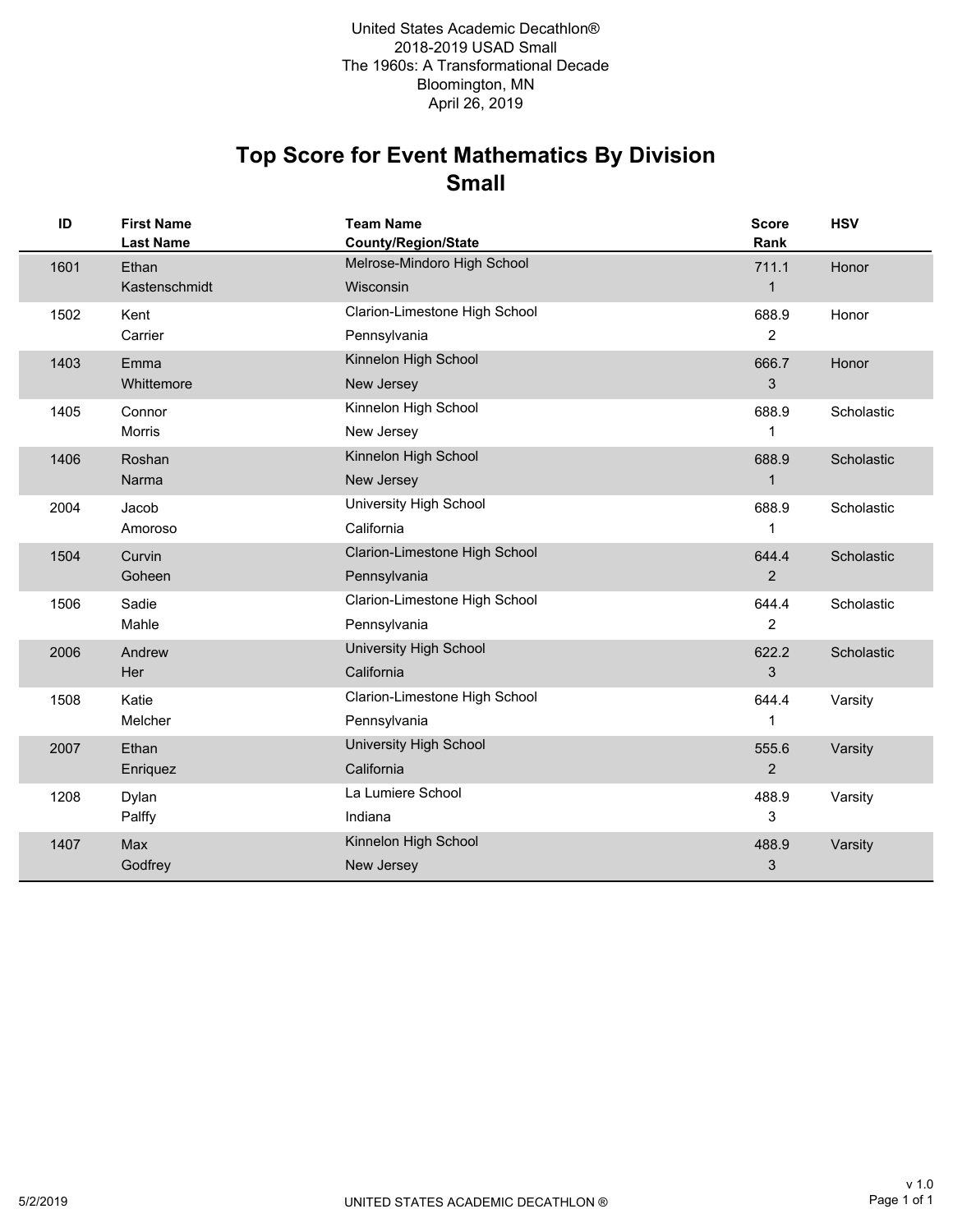# **Small Top Score for Event Music By Division**

| ID   | <b>First Name</b><br><b>Last Name</b> | <b>Team Name</b><br>County/Region/State | <b>Score</b><br>Rank | <b>HSV</b> |
|------|---------------------------------------|-----------------------------------------|----------------------|------------|
| 2001 | Sohan                                 | University High School                  | 820.0                | Honor      |
|      | Banerjee                              | California                              |                      |            |
| 1401 | James                                 | Kinnelon High School                    | 720.0                | Honor      |
|      | Minardi                               | New Jersey                              | $\overline{2}$       |            |
| 1603 | Anna                                  | Melrose-Mindoro High School             | 680.0                | Honor      |
|      | Giertych                              | Wisconsin                               | 3                    |            |
| 2004 | Jacob                                 | University High School                  | 840.0                | Scholastic |
|      | Amoroso                               | California                              | 1                    |            |
| 2005 | Cole                                  | University High School                  | 800.0                | Scholastic |
|      | Bonham                                | California                              | 2                    |            |
| 1306 | Rhayna                                | Monmouth Academy                        | 740.0                | Scholastic |
|      | Poulin                                | Maine                                   | 3                    |            |
| 1508 | Katie                                 | Clarion-Limestone High School           | 720.0                | Varsity    |
|      | Melcher                               | Pennsylvania                            | 1                    |            |
| 2007 | Ethan                                 | University High School                  | 720.0                | Varsity    |
|      | Enriquez                              | California                              | $\mathbf 1$          |            |
| 2008 | Cali                                  | University High School                  | 660.0                | Varsity    |
|      | Tobler                                | California                              | 2                    |            |
| 2009 | Sunshine                              | University High School                  | 620.0                | Varsity    |
|      | Vang                                  | California                              | 3                    |            |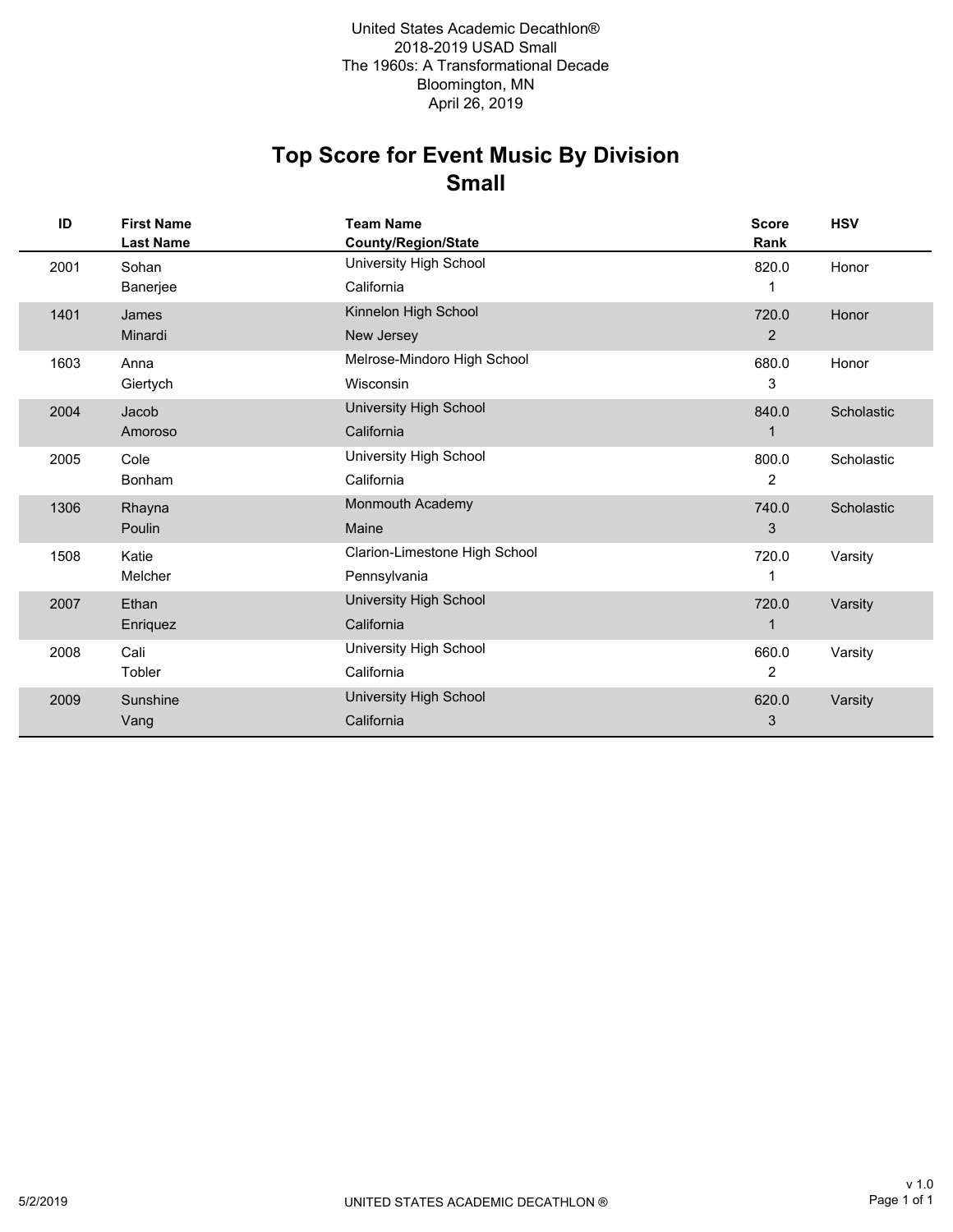# **Small Top Score for Event Science By Division**

| ID   | <b>First Name</b><br><b>Last Name</b> | <b>Team Name</b><br><b>County/Region/State</b> | <b>Score</b><br>Rank | <b>HSV</b> |
|------|---------------------------------------|------------------------------------------------|----------------------|------------|
| 1601 | Ethan                                 | Melrose-Mindoro High School                    | 781.8                | Honor      |
|      | Kastenschmidt                         | Wisconsin                                      |                      |            |
| 1502 | Kent                                  | Clarion-Limestone High School                  | 763.6                | Honor      |
|      | Carrier                               | Pennsylvania                                   | 2                    |            |
| 1401 | James                                 | Kinnelon High School                           | 690.9                | Honor      |
|      | Minardi                               | New Jersey                                     | 3                    |            |
| 2006 | Andrew                                | University High School                         | 690.9                | Scholastic |
|      | Her                                   | California                                     | $\mathbf 1$          |            |
| 2004 | Jacob                                 | University High School                         | 654.5                | Scholastic |
|      | Amoroso                               | California                                     | 2                    |            |
| 1606 | Jonah                                 | Melrose-Mindoro High School                    | 618.2                | Scholastic |
|      | Waughtal                              | Wisconsin                                      | 3                    |            |
| 1306 | Rhayna                                | Monmouth Academy                               | 618.2                | Scholastic |
|      | Poulin                                | Maine                                          | 3                    |            |
| 1508 | Katie                                 | Clarion-Limestone High School                  | 745.5                | Varsity    |
|      | <b>Melcher</b>                        | Pennsylvania                                   | 1                    |            |
| 2007 | Ethan                                 | University High School                         | 709.1                | Varsity    |
|      | Enriquez                              | California                                     | 2                    |            |
| 2009 | Sunshine                              | University High School                         | 636.4                | Varsity    |
|      | Vang                                  | California                                     | 3                    |            |